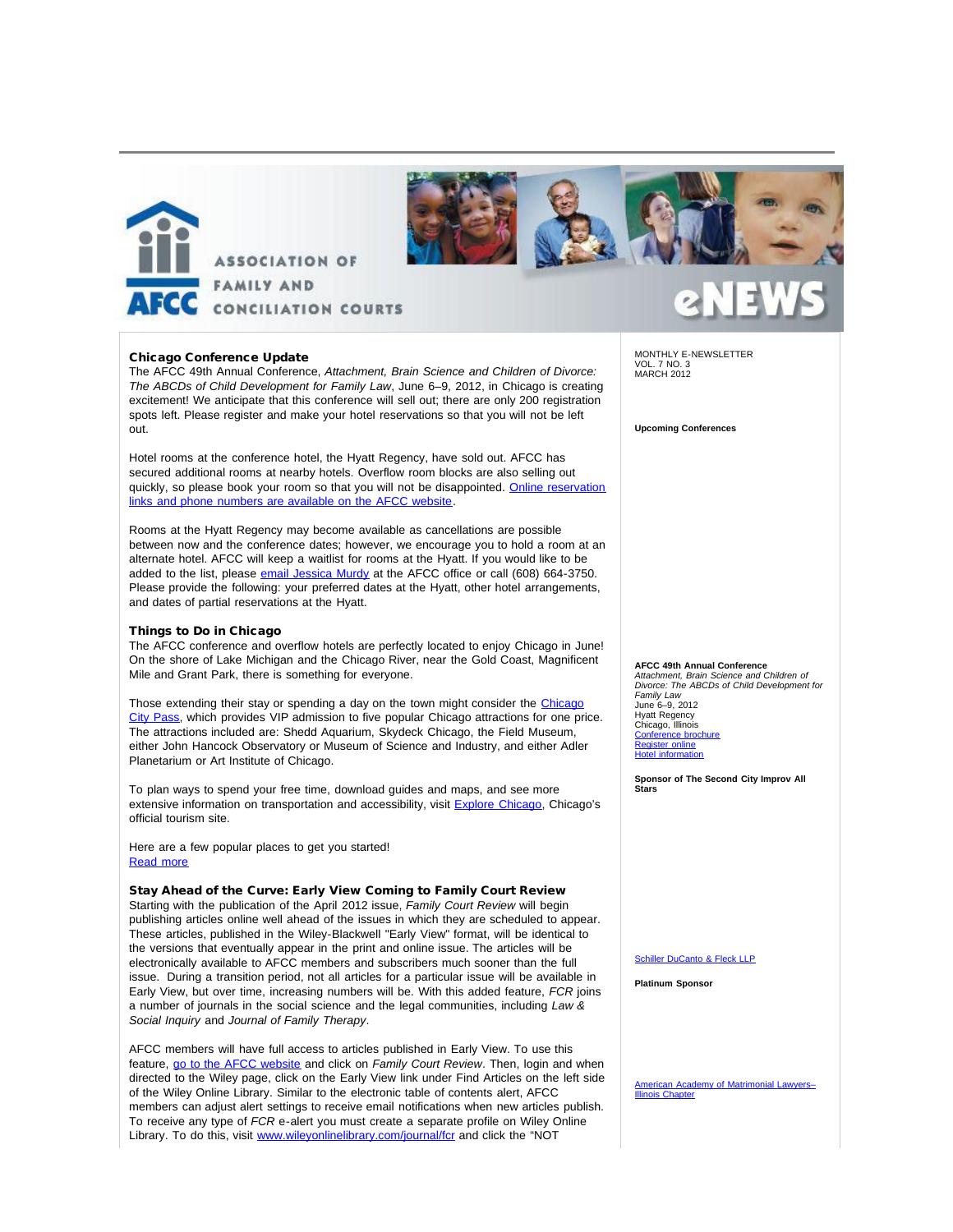REGISTERED?" link on the top right side of the page if you do not already have a profile. AFCC members will continue to receive print issues of *FCR* as part of their membership.

### Research on Muslim Marriage and Divorce

### *By Julie MacFarlane, LLM, PhD*

Dr. Julie MacFarlane, an Institute for Social Policy and Understanding (ISPU) Fellow and AFCC member from Kingsville, Ontario, Canada, became interested in Muslim marriage and divorce in 2003 and began a study as an independent researcher. She has recently written several policy papers for ISPU and a new book *Islamic Divorce in North America: A Shari'a Path in a Secular Society* (Oxford University Press), which will be published in April 2012.

[Read more](http://afcc.networkats.com/members_online/utilities/emailct.asp?8df9a2496cf580668bb6827103d69415149d3e2256f2af2bc34954edf13e6694fbacb2aab8ca84e2)

### Ask the Experts

### **Top Ten Tips for Psychological Testing in Child Custody Evaluations** *By David Medoff, Ph.D., Suffolk University, Boston, Massachusetts*

Forensic psychological testing is a specialized area of practice that is profoundly different in many ways from psychological testing conducted for clinical purposes. [Read more](http://afcc.networkats.com/members_online/utilities/emailct.asp?87cb982a3fe1893ef5cc47b6b3e023f5c3c5777e56f2af2bc34954edf13e6694fbacb2aab8ca84e2)

### Call for Proposals

AFCC is accepting proposals for 90 minute workshop sessions to be presented at the 10th Symposium on Child Custody Evaluations, held November 1-3, 2012 at the Arizona Grand Resort in Phoenix. The deadline to submit a proposal is May 13, 2012; proposals must be submitted using the online form.

[Topic suggestions and submission guidelines](http://afcc.networkats.com/members_online/utilities/emailct.asp?d3ce316ef2e58e26c9ed8cefb941e041e5dcc4ea56f2af2bc34954edf13e6694fbacb2aab8ca84e2) [Submit a Workshop Proposal](http://afcc.networkats.com/members_online/utilities/emailct.asp?2710a84e2d0b47b4b27914e046d4002dbd4cc53956f2af2bc34954edf13e6694fbacb2aab8ca84e2)

### Conferences of Interest

**ABA Section of Family Law** Spring CLE Conference April 18–21, 2012 Eden Roc Renaissance Beach Resort Miami Beach, Florida [More information](http://afcc.networkats.com/members_online/utilities/emailct.asp?b8fc05031e95b1051be8e541ce64a585decbdd9b56f2af2bc34954edf13e6694fbacb2aab8ca84e2)

#### **Supervised Visitation Network Annual Conference**

May 9–12, 2012 Renaissance Orlando at Sea World Orlando, Florida **[More Information](http://afcc.networkats.com/members_online/utilities/emailct.asp?740aa00a315795d3ba78a3d2251664cb9928fc8056f2af2bc34954edf13e6694fbacb2aab8ca84e2)** 

#### **International Society of Family Law**

*Sustaining Families: Global and Local Perspectives* June 14–16, 2012 The University of Iowa College of Law Iowa City, Iowa [More Information](http://afcc.networkats.com/members_online/utilities/emailct.asp?06acedaa23f00346a9af3fb2168516f0de066ab456f2af2bc34954edf13e6694fbacb2aab8ca84e2)

### Family Law in the News

**Secondhand Smoke a Factor in Child Custody** *By Keith Ecker, Courtesy of Lawyers.com*

When family law courts seek to make a determination regarding child custody, they often consider a wide variety of factors, all of which in the end speak to what situation may or may not be in the child's best interest. These factors can range from the parents' income to their mental health. But there's one factor in particular that appears to be gaining momentum among family law courts, and it could impact a significant number of child custody hearings.

### [Read more](http://afcc.networkats.com/members_online/utilities/emailct.asp?d1149355647f88825780d91488f725ec8b8634d256f2af2bc34954edf13e6694fbacb2aab8ca84e2)

### **Divorce Law's New Cut: Changes Meant to Protect the Poor Are Mandating Bigger Alimony Payouts**

*Courtesy of The Wall Street Journal*

A New York divorce law passed in 2010 set a strict formula for judges awarding temporary alimony. Sondra Miller, a retired judge, and WSJ reporter Sophia Hollander discuss how a formula designed to protect low-income spouses has had unintended consequences for some affluent New Yorkers. [Read more](http://afcc.networkats.com/members_online/utilities/emailct.asp?8e48df736b07476065d964a70a4fc67f516eb02656f2af2bc34954edf13e6694fbacb2aab8ca84e2)

#### **AFCC 10th Symposium on Child Custody Evaluations**

November 1–3, 2012 Arizona Grand Resort Phoenix, Arizona [Call for Proposals](http://afcc.networkats.com/members_online/utilities/emailct.asp?d3ce316ef2e58e26c9ed8cefb941e041e5dcc4ea56f2af2bc34954edf13e6694fbacb2aab8ca84e2) [Submit proposal](http://afcc.networkats.com/members_online/utilities/emailct.asp?2710a84e2d0b47b4b27914e046d4002dbd4cc53956f2af2bc34954edf13e6694fbacb2aab8ca84e2)

**AFCC 50th Anniversary Conference** May 29–June 1, 2013 JW Marriott Los Angeles L.A. Live Los Angeles, California

**AFCC 51st Annual Conference** May 28–May 31, 2014 The Westin Harbour Castle Toronto, Ontario, Canada

#### **AFCC Chapter Conferences**

**Florida Chapter Conference** *Spirit of Cooperation* March 30–31, 2012 Renaissance Tampa International Plaza Tampa, Florida [More information](http://afcc.networkats.com/members_online/utilities/emailct.asp?9d27bca374414cd3a2713777e9284de07bba9a4156f2af2bc34954edf13e6694fbacb2aab8ca84e2)

**Washington Chapter Conference** *Systemic Solutions for Families in Crisis* April 13–14, 2012 Washington Athletic Center Seattle, Washington [More information](http://afcc.networkats.com/members_online/utilities/emailct.asp?df2c4b78659647119a9e13e91f538d87d8a8a7ef56f2af2bc34954edf13e6694fbacb2aab8ca84e2)

#### **Missouri Chapter Conference**

*The Child's Voice in Child Custody Litigation: The Who, What, When, Where and Why* April 19–20, 2012 Sheraton St. Louis City Center St. Louis, Missouri [More information](http://afcc.networkats.com/members_online/utilities/emailct.asp?cb2716e38c8c0d678280e2bde35ea12b76ee810356f2af2bc34954edf13e6694fbacb2aab8ca84e2)

## **Massachusetts Chapter Conference** *The Search for Truth: Memory, Distortion and*

*Deception in Family Law Cases* May 4, 2012 Regis College Weston, Massachusetts [More information](http://afcc.networkats.com/members_online/utilities/emailct.asp?03468d031e5cb6511096afc8ecce2eb75eee27c256f2af2bc34954edf13e6694fbacb2aab8ca84e2)

**Join AFCC**

Are you a member? [Join o](http://afcc.networkats.com/members_online/utilities/emailct.asp?974bf1d1e69759ce80542254c8d48392e35d8b5756f2af2bc34954edf13e6694fbacb2aab8ca84e2)r [Renew](http://afcc.networkats.com/members_online/utilities/emailct.asp?900f5fafe82e0267f1beb5c9a4dcb6d722d6b2cf56f2af2bc34954edf13e6694fbacb2aab8ca84e2)

AFCC offers member benefits that promote excellence in practice. View member

#### **About AFCC eNEWS**

Readers are welcome to forward this e-newsletter to interested colleagues. All opinions expressed are those of the author and do not necessarily reflect those of AFCC.

**Editor:** Leslye Hunter editor<br>afccnet.org

#### [Like on Facebook](http://afcc.networkats.com/members_online/utilities/emailct.asp?2428e5b6c6efd254b74c78581ce155f9d060a14556f2af2bc34954edf13e6694fbacb2aab8ca84e2)

**[Follow on Twitter](http://afcc.networkats.com/members_online/utilities/emailct.asp?ae5638b312282e9761a0e95b5ce9ce29d43b50bc56f2af2bc34954edf13e6694fbacb2aab8ca84e2)** 

[LinkedIn](http://afcc.networkats.com/members_online/utilities/emailct.asp?fc0d45512cc2bd9a56943c2e3c2c479844a1acbe56f2af2bc34954edf13e6694fbacb2aab8ca84e2)

[Unsubscribe](mailto:afcc@afccnet.org)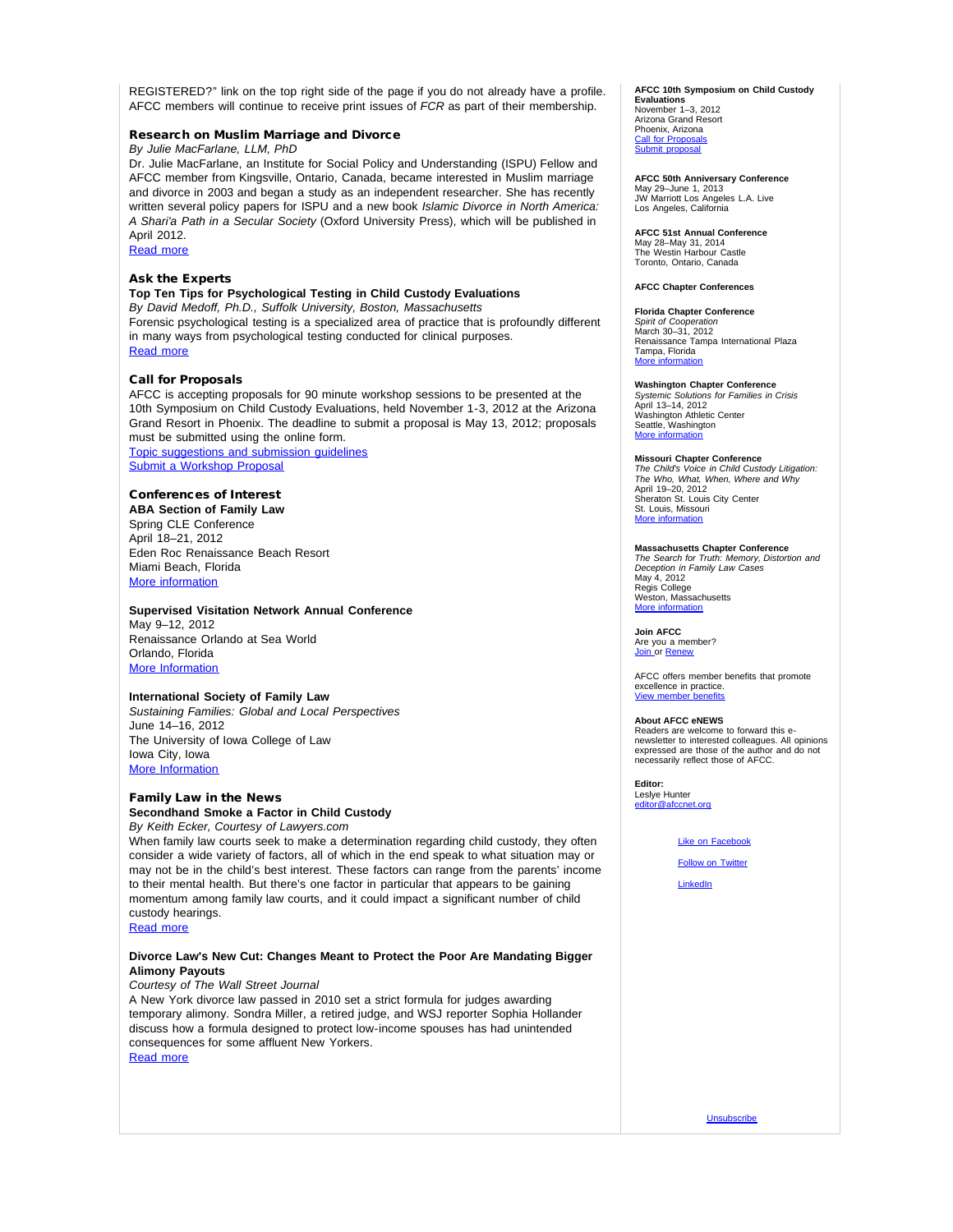

# **Top Ten Tips for Psychological Testing in Child Custody Evaluations**

*By David Medoff, PhD, Suffolk University, Private Practice, Boston, Massachusetts* 

## **1. Ensure Competence**

Forensic psychological testing is a specialized area of practice that is profoundly different in many ways from psychological testing conducted for clinical purposes. Forensic practice occurs within a unique legal culture comprised of specific evidentiary rules and case law regarding the admissibility of information into the legal process (e.g., various rules of domestic relations; factors related to *Daubert*). Forensic work is also guided by specific expectations regarding professional standards and ethical codes of conduct. All of this must be considered before, during and after psychological testing, therefore, this type of work requires specialized education, training and experience.

## **2. Have a Well-Reasoned** *a priori* **Model of Assessment in Mind**

There are two primary models for integrating psychological testing within a more comprehensive child custody evaluation. The first model involves testing by child custody evaluators themselves as one of several activities undertaken in that role. This model would be limited to psychologists who have the necessary training to conduct psychological testing. The second model involves psychological testing as a separate and independent service by a psychologist with requisite competence. Under this model, the tester would typically consider a more circumscribed information base stemming almost exclusively from the administration, scoring and interpretation of psychological test data. The child custody evaluator receiving the test report would then integrate test results into their broader based evaluation.

## **3. Know Your Role and Stick To It**

The more circumscribed role of psychological tester may face challenges and potential intrusions which will most likely stem from attorneys attempting to advocate for their clients. This role will thus require protection against such potential intrusions, and maintenance of a strict focus on information needed to perform psychological testing is required. It will therefore serve the tester well to decline any offers of information or other input from attorneys, other than as directly related to the referral question, that do not specifically address the mandate of performing psychological testing.

## **4. Obtain a Court Order**

If specific authority from the court for psychological testing has not been included in a prior court appointment or court order, get it. Although this may at times be portrayed as somewhat cumbersome or time consuming, acquisition of a court order can typically be easily obtained by an assented-to motion or stipulation signed by a judge. Acting under the authority of a court order accomplishes two major goals. First, it eliminates any potential legal argument to exclude a psychological test report levied by a displeased party claiming either a lack of authority for the testing or that the testing goes beyond the scope of the original evaluation order. Second, a court order may serve to add a layer of legal protection for the psychological tester should a complaint of some sort be filed against them.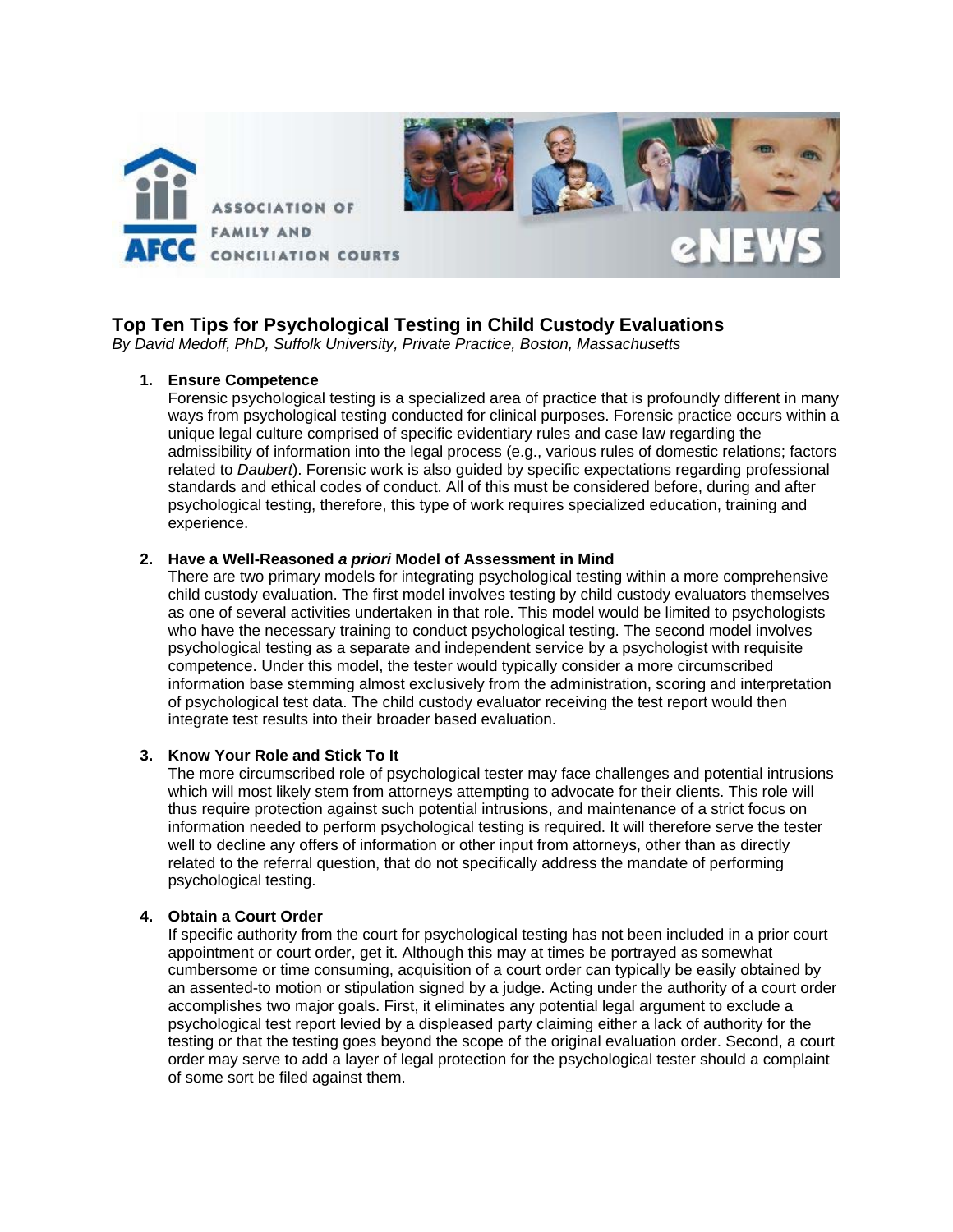## **5. Identify Your Client**

Differences between forensic and clinical practice can at times obscure a clear understanding of the identity of the client. In most instances, if operating under a court order or appointment, the court itself is your client. This however, is not always the case. While it may be understandable that litigants view themselves as the client, particularly because they are often paying for the services rendered and they are the subjects of the testing itself, litigants are actually the least likely of all parties concerned to be the identified client in this context. Because ownership and control of information is commonly related to the identity of the client, a clear understanding of client identity is necessary. This in turn facilitates the provision of informed consent, core elements of which include the clear delineation of the tester's role, a full disclosure of the limits of confidentiality that likely exist, and a description of how test results will be distributed.

## **6. Obtain a Clear Referral Question**

Psychological testing can be most effective when conducted in response to specific questions posed by the referral source. In some instances, naïve or uninformed parties making a referral for testing may be seeking information that cannot be acquired from this method of assessment. Thus, regardless of the referral source, clarification of the reason for referral is an essential aspect of psychological testing. This may require formal communication with the court or a more casual brief conversation with the referring child custody evaluator. Nevertheless, clear referral questions can facilitate important decisions regarding test selection and can direct an important focus on specific areas of function as may be indicated.

## **7. Select Appropriate Test Instruments**

There are virtually thousands of symptom rating scales, "structured interview scales" and "clinical methods" purporting to be accurate and consistent psychological tests. Don't believe it. As mentioned above, forensic psychological testing requires thoughtful consideration of specific legal rules and regulations, many of which form an essential foundation upon which test selection takes place. To that end, the psychological tester places a premium on standardized and empirically supported test instruments. Findings based on anything less allow for the introduction of error that can negatively impact test results and/or risk of the exclusion of test results from legal proceedings.

## **8. Engage Sound Testing Practices**

Even the most highly standardized psychological testing procedures are only as systematized as the practices employed by the individual tester. It is imperative that the well-defined rules developed for forensically acceptable tests are as strictly enforced as possible. Every reasonable effort should be made to avoid potential deviations from these standards of operation, and violations of these procedures should be kept to an absolute minimum. Should these standards be altered for some reason, an explanation for this deviation should be provided and any potential impact upon or limitations of obtained data should be described. To the extent possible, a multimethod process of psychological testing should be employed, thus making use of a behavioral observation and both self-report and performance-based measures.

## **9. Police Your Language**

Report writing is a learned skill that can greatly impact the use and/or potential misuse of psychological test data. Due to the adversarial nature of the legal system, it is critically important that one write in as clear and concise a manner as possible, thus minimizing potential ambiguity. A high level of scrutiny is typically applied to forensic report writing, for good reason, and avoiding the use of words that could have multiple meanings is advisable. Summary labels such as technical terms and professional jargon should be avoided. Phrases such as "abuse" or "neglect" should be either excluded entirely or further described in clear functional descriptive terms regarding the frequency, duration and intensity of the phenomenon being detailed. Together, this can serve to reduce the intentional or unintentional misinterpretation of intended meaning while protecting the integrity of one's written statements.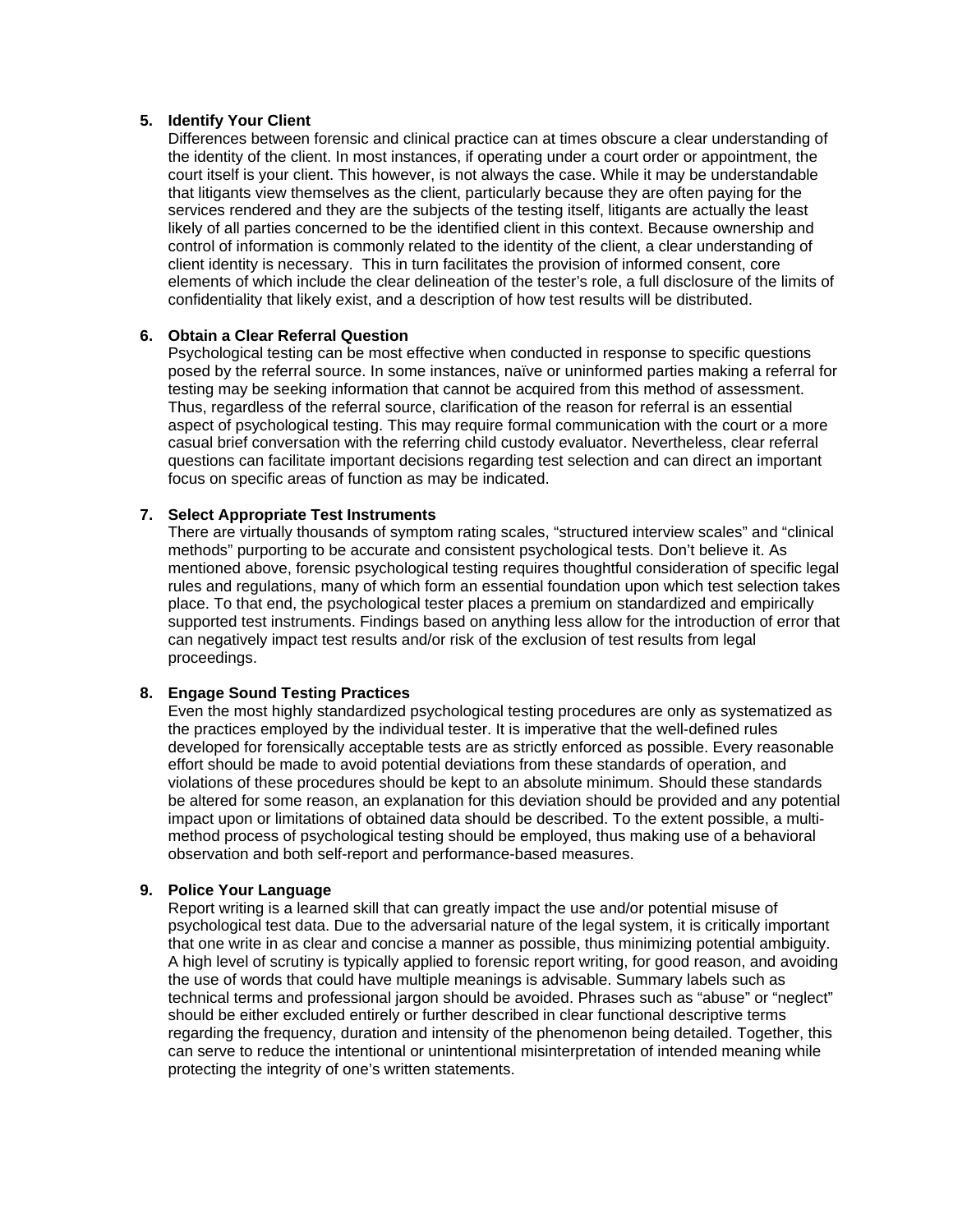## **10. Stay Within the Limits of Your Data**

Psychological test data, by definition, allows for more circumscribed impressions and conclusions than might be formulated from a more expansive information base. Despite various pressures that might be brought to bear, it is incumbent upon the psychological tester to resist any temptation to provide opinions or statements that go beyond the limitations of their data. Conclusions regarding custody, parenting time, visitation and/or vacation planning, for example, require information that falls well outside the scope of psychological test data alone, and should therefore be avoided. Psychological testing can provide detailed functional descriptions of an individual's emotional, behavioral and psychological capacities that are directly related to parenting abilities, but are not direct measures of parenting. This is a critical distinction that can at times be subtle.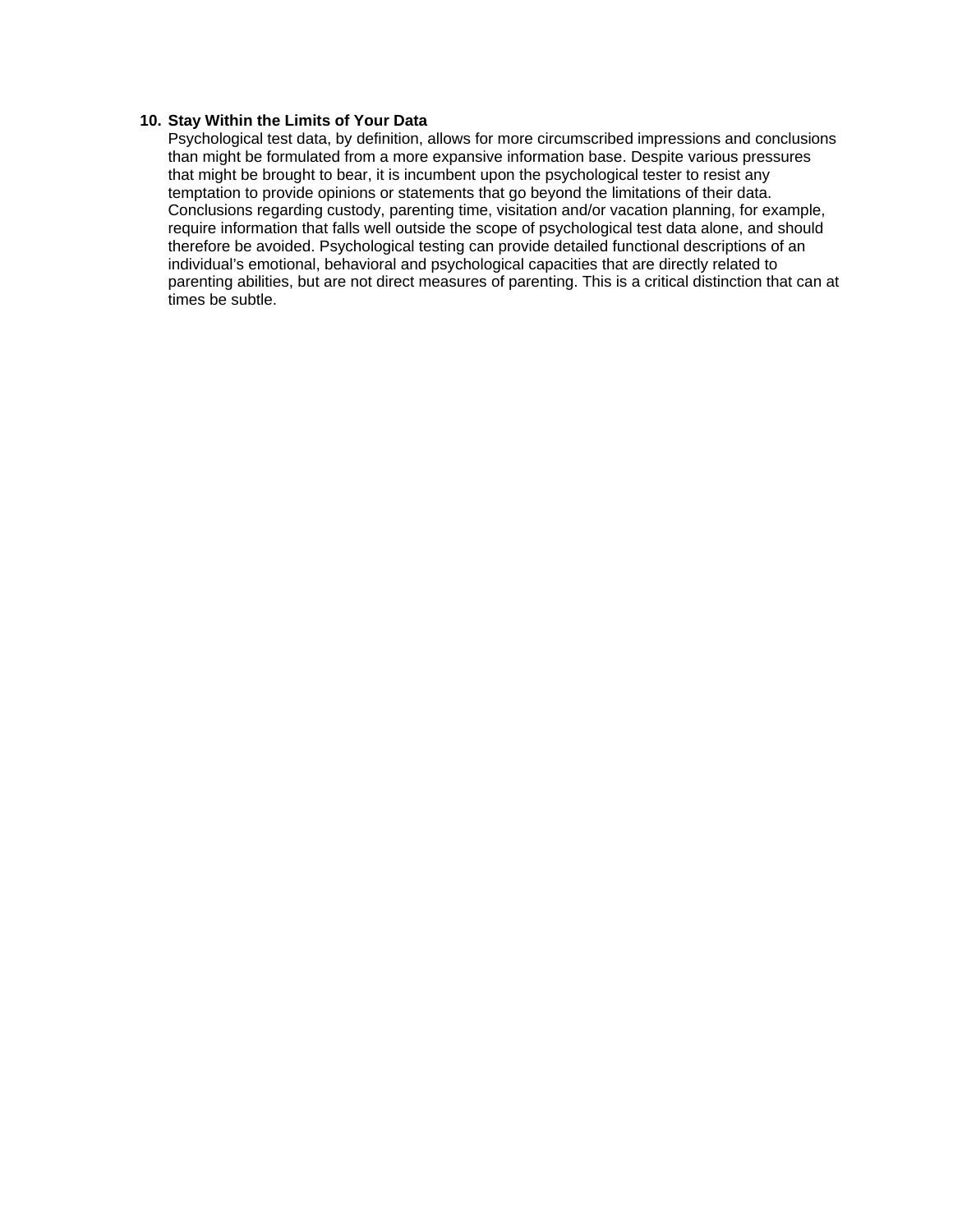

## Things to Do in Chicago

The AFCC conference hotels are perfectly located to enjoy Chicago in June! On the shore of Lake Michigan and the Chicago River, near the Gold Coast, Magnificent Mile and Grant Park, there is something for everyone.

Those extending their stay or spending a day on the town might consider the [Chicago City Pass,](http://www.citypass.com/chicago) which provides VIP admission to five popular Chicago attractions for one price. The attractions included are: Shedd Aquarium, Skydeck Chicago, the Field Museum, either John Hancock Observatory or Museum of Science and Industry, and either Adler Planetarium or Art Institute of Chicago.

To plan ways to spend your free time, download guides and maps, and see more extensive information on transportation and accessibility visit [Explore Chicago](http://www.explorechicago.org/city/en.html), Chicago's official tourism site.

Here are a few popular places to get you started!

[Navy Pier](http://www.navypier.com/) is a 1.5 mile-long boardwalk overlooking Lake Michigan with something for everyone. One of Chicago's most popular attractions, it features brilliant views of Chicago's skyline, an iconic 150-foot Ferris wheel, live entertainment, restaurants and shops. Navy pier is also home to [The Shakespeare](http://www.chicagoshakes.com/) [Theater.](http://www.chicagoshakes.com/) *Timon of Athens*, one of Shakespeare's most obscure and difficult works will be performed over the conference dates. The **IMAX Theater offers a different kind of theater experience featuring current** films in both 2D and 3D. The [Chicago Children's Museum](http://www.chicagochildrensmuseum.org/) contains three floors of fun, interactive and educational activities. A hidden-gem, the Smith Museum of Stained Glass Windows, is also located inside the Pier. Boat cruises and sightseeing tours begin and end there as well.

[Millennium Park](http://www.explorechicago.org/city/en/millennium.html) offers its visitors far more than the average park. You will discover a remarkable collection of architecture, art and landscaping. Many free cultural events take place in the park—concerts, exhibitions and family events. Famous spots in the park include Cloud Gate (the shiny bean), the Jay Pritzker Pavilion (a state-of-the-art outdoor concert venue), Lurie Garden, Wrigley Square and Millennium Monument, Boeing Galleries, the Harris Theater, and too many more to mention here! Be sure to check the schedule of events as the conference dates approach.

Explore a different view of Chicago from The Ledge at the [Skydeck at Willis Tower](http://www.theskydeck.com/) (formerly the Sears Tower). This is not for the acrophobic among us. You can step outside the third tallest building in the world onto The Ledge, glass boxes that extend out four feet from the Skydeck.

Museum Campus is a 57-acre Lake Michigan lakefront park, which is also home to the [Shedd Aquarium,](http://www.sheddaquarium.org/) [Field Museum of Natural History,](http://fieldmuseum.org/) and [Adler Planetarium and Astronomy Museum.](http://www.adlerplanetarium.org/)

The [Art Institute of Chicago Museum](http://www.artic.edu/aic/) houses more than 5,000 years of human expression from cultures around the world; truly one of the finest art collections in the world. Exhibitions over the conference dates are too numerous to list; see the Art Institute website for details.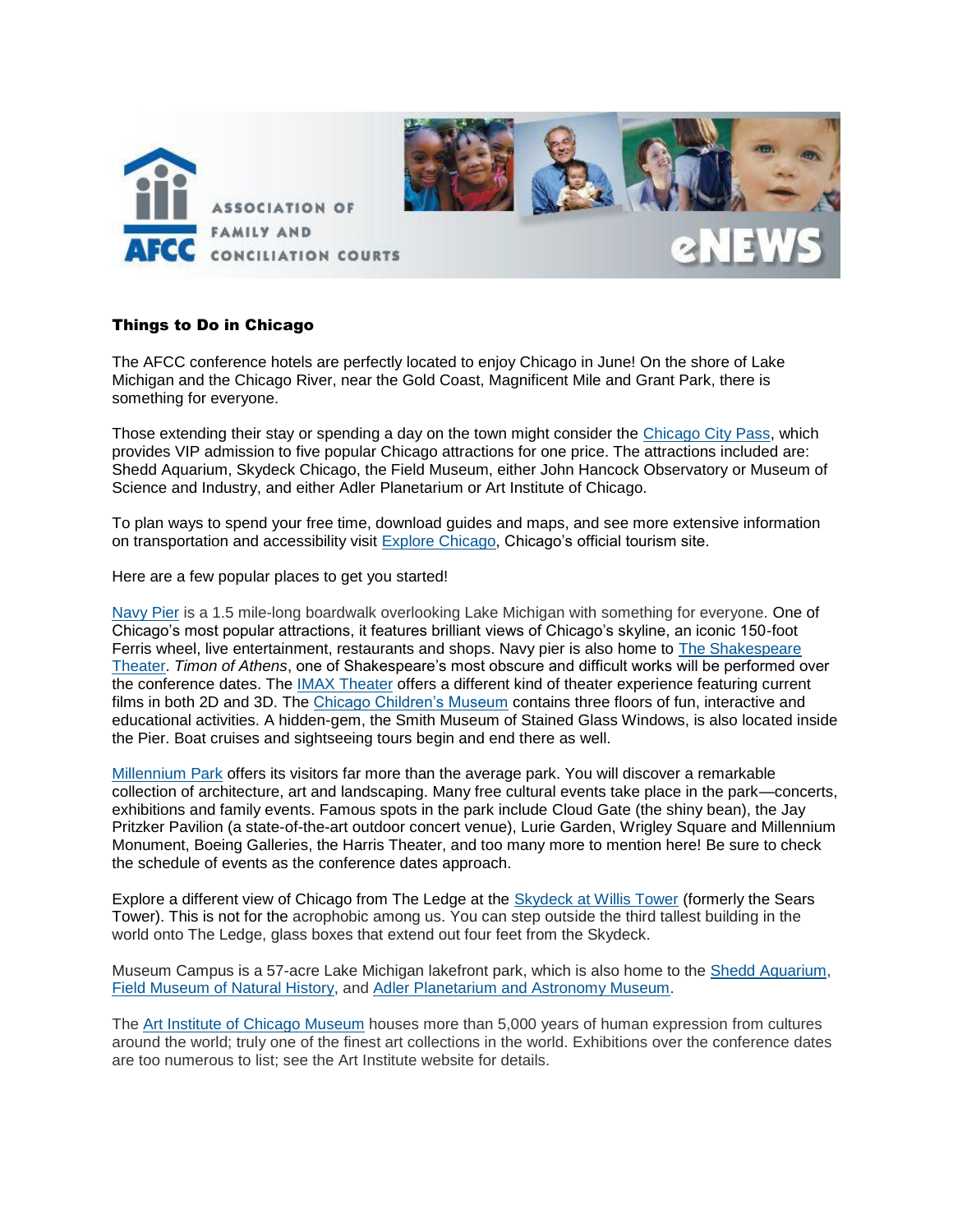Play ball! Or watch the professionals. What says summer in Chicago like a baseball game? The Cubs are on the road, but President Obama's beloved [White Sox](http://chicago.whitesox.mlb.com/index.jsp?c_id=cws) are at home over the conference dates for a series against the Houston Astros. Ticket information and the complete schedule are available on the White Sox website.

Shopping? You've come to the right place! Within a ten-minute walk from the Hyatt you can visit the second largest department store in the world—Macy's is on State Street. Marshall Field's is also just around the corner and there are plenty of boutiques and shops in between. Just a short cab ride or a 15- 20 minute walk north along Michigan Avenue will bring shoppers to the [900 North Michigan Shops,](http://www.shop900.com/) Bloomingdales, Lalique, Coach, Gucci and more in a high rise mall located at 900 North Michigan Avenue. And while you're in the area, [Water Tower](http://www.shopwatertower.com/) Place is home to Macy's, Lord & Taylor, and seven floors of shops. This might be a good place to refresh, with upscale dining options on site.

And dining. Eating out is a fun part of any trip and there won't be enough nights to try even a fraction of the fabulous restaurants Chicago has to offer. Chicago is home to seven AAA Five-Diamond restaurants, the most of any city in the US. You'll want to try signature Chicago dishes, like deep-dish pizza and Chicago-style hot dogs.

[The Museum of Science and Industry](http://www.msichicago.org/) has something for the child in all of us, like a fairy castle complete with tiny chandeliers containing real diamonds. You can watch baby chicks emerge from their shells at the "Genetics-Decoding Life" exhibit. The Omnimax Theater shows science and space related films and you can relax and get an ice cream between exhibits in the old-fashioned ice cream parlor tucked away on an old-time Illinois main street. Catch the exclusive *Mythbusters: The Explosive Exhibition* over the conference dates.